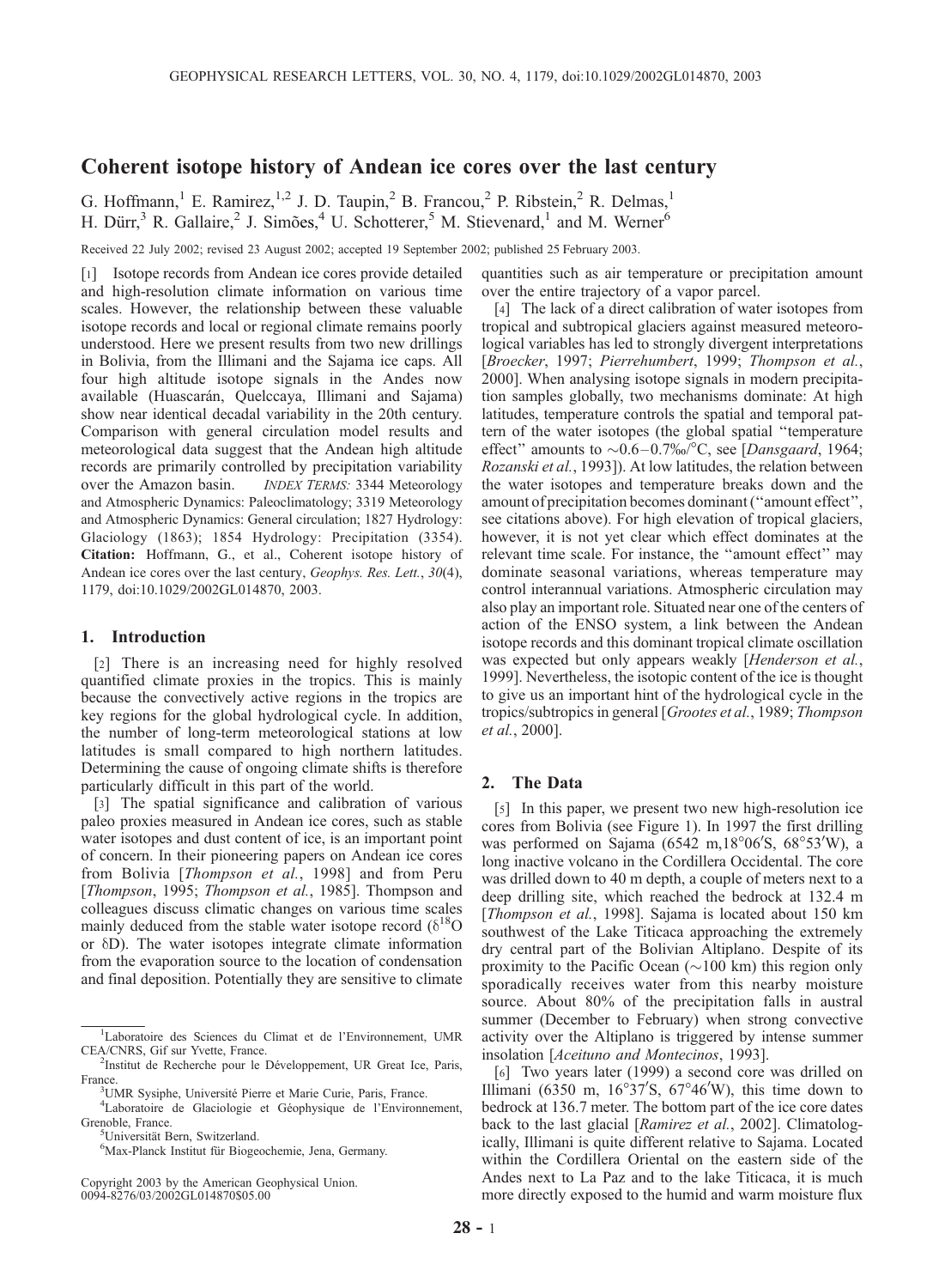

Figure 1. Map of the Andes including the four drilling sites of high altitude ice-cores discussed in this study. The Illimani glacier is situated right on the natural frontier of the Amazon and the Central Andes, 50 km next to La Paz city and 180 km to the Lake Titicaca. The Sajama glacier is located in the eastern part of the Andes, that is 160 km to the Pacific Ocean and 200 km to the Illimani glacier. Two other isotope records from ice cores in Peru, the Huascarán [Thompson et al., 1995] and Quelcaya [Thompson et al., 1985], are also used in this study.

coming from the Amazon basin. Though both ice cores are taken at about the same altitude, the annual accumulation is much stronger on Illimani (640 mm/year [Simões, personal communication, 2002] and 580 mm/year [Knüsel et al., 2002]) than on Sajama (440 mm/year [Thompson et al., 1998]). The slightly different accumulation rates for Illimani are based on using two different cores drilled next to each other and dating these cores with slightly different methods. However, the numbers for Illimani and Sajama should be accepted with care since the corresponding periods are not exactly the same.

[7] Two other isotope records from high altitude sites (see Figure 1) are discussed in this paper: Huascarán (6048 m, 9°06'S, 77°36'W, [Thompson et al., 1995]) and Quelccaya (5670 m, 13°56'S, 70°50'W, [Thompson et al., 1985]). Both Peruvian sites are subjected to more humid climate conditions, with a much shorter and less pronounced dry periods (only  $\sim$ 3 months at the Huascarán) compared to Sajama ( $\sim$ 9 months).

[8] The Illimani core was first analysed for its electric conductivity and subsequently cut into pieces of 10 cm (from the top to 40 m), of 7 cm (from 40 m to 120 m), of 3 cm (from 120 m to 133 m) and of 1 cm (over the last 3 m). Subsequently dust content, chemical properties and the isotopic composition of the ice  $(\delta^{18}O)$  was measured in the laboratory. A similar procedure was chosen for the analysis of the Sajama core. The isotopic measurements are given here as deviations in per mil from the Vienna Standard Mean Ocean Water (V-SMOW) [Craig, 1961]. The experimental precision of the isotope analysis amounts to  $0.8\%$  for the Deuterium and  $0.05\%$  for the <sup>18</sup>O.

[9] Here we focus on the upper part of both cores (Illimani and Sajama) which were dated by counting annual layers apparent within a set of tracers: conductivity related to the acidity of the ice, dust content,  $Ca<sup>+</sup>$  concentration and isotopic composition of the ice. The seasonality of all four quantities down to a depth of about 40 meters is well preserved. Furthermore, a number of fix points have been used: three peaks in conductivity can be associated with wellknown volcanic eruptions of the last forty years (Pinatubo, 1991; El Chichón, 1982; Agung, 1963). A peak in the <sup>137</sup>Cs and Tritium content of the ice at the depth of about 33.5 meters can be associated with the strongest bomb tests in the Northern Hemisphere in year 1964. The estimated uncertainty of the multi proxy approach amounts to  $\pm 2$  years down to 40 meters. However, the uncertainties increase rapidly with depth as the shape of the peaks associated with volcanic eruptions becomes less well defined (±7 years at 60 meters, which approximately corresponds to 1900).

## 3. Discussion

[10] In Figure 2a the resolved records from the Huascarán [Thompson et al., 1995] and the Quelccaya [Thompson et al., 1985] are compared to the upper parts of the Sajama and Illimani records (this study). All records were seasonally dated using a multi-proxy approach with at least 10 measurements per annual cycle. There is a striking correspondence between all four high-resolution records on time scales longer than about 3 years. The various isotope records are correlated with an r value ranging between 0.5 and 0.9 when restricted to the common period from 1968 – 1982 and 0.2 to 0.7 when taking the complete records into account. This is extremely high given that even temperature records from weather stations in the area have smaller correlations when treated in the same manner. In the following, we define the average isotope record (see Figure 2a) as the Andean Isotope Index (AII) covering the period from 1909 – 1998.

[11] The coherency of Andean isotope variations in the last century argues for the existence of a climate signal over a broad region in South America including a wet tropical site at 9°S and a dry subtropical site at 20°S. The common



Figure 2a. Isotope records from Huascarán [Thompson et al., 1995], Quelccaya [Thompson et al., 1986], Illimani, Sajama (this work) and the Andean Isotope Index defined as the arithmetic mean of the four records.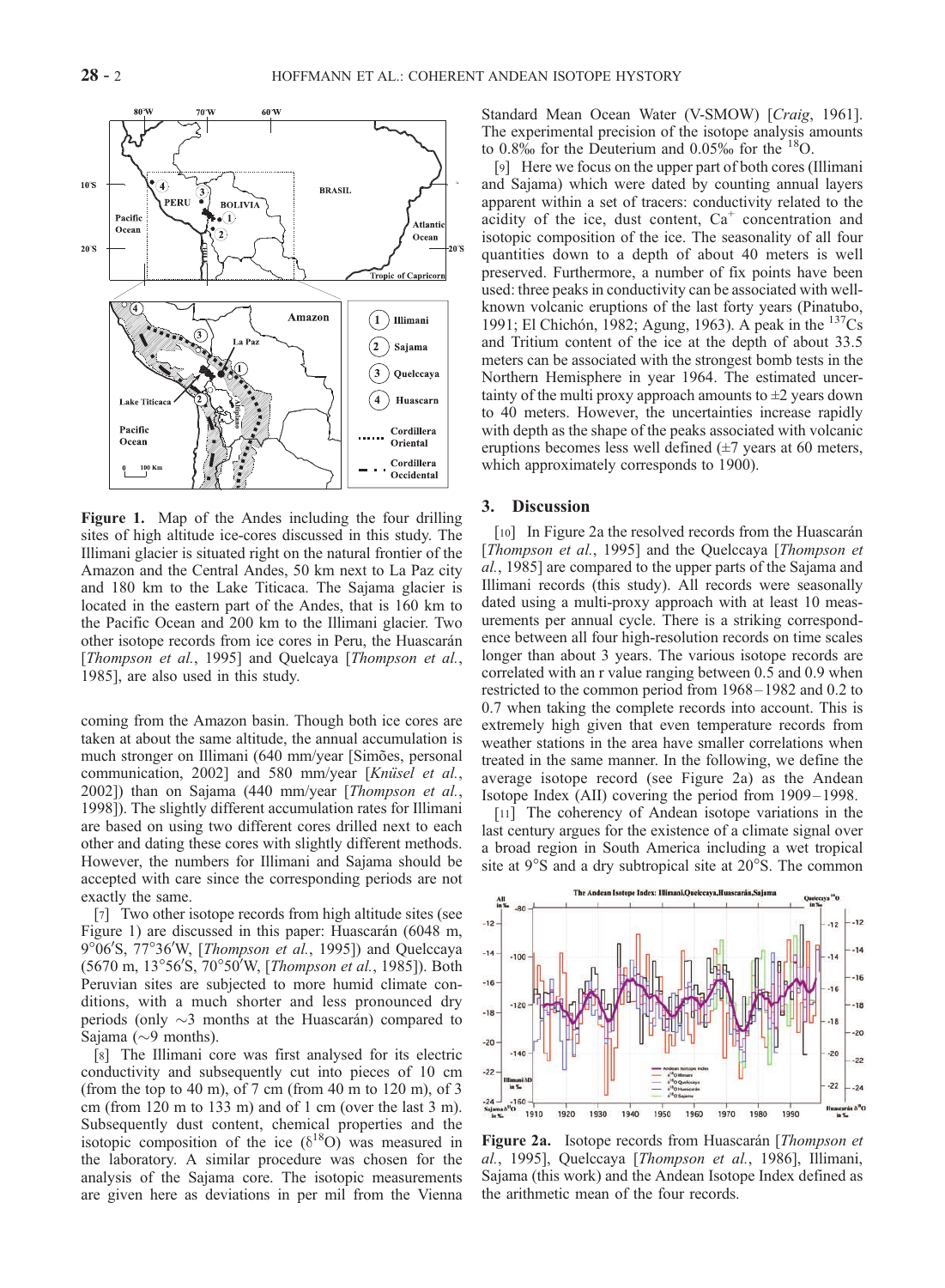

Figure 2b. Andean Isotope Index (arithmetic mean of Andean high resolution isotope records: Huascarán [Thompson et al., 1995], Quelccaya [Thompson et al., 1986], Illimani, Sajama, time scale was shifted by 2 years), PC1 \*1000. of global precipitation [*Dai et al.*, 1997] and  $\delta^{18}O_{\text{Vap}}$ averaged over the Amazon basin  $(5^{\circ}N-20^{\circ}S;70^{\circ}W-30^{\circ}W)$ at the 500Hpa level as simulated by the ECHAM4 GCM. The broader curves correspond to the 5-year running mean of each of the three quantities. Less (more) depletion of the water isotopes correlates well with anomalously dry (wet) conditions over the Amazon in agreement with the isotopic amount effect [Dansgaard, 1964].

and dominant moisture source for the Andes at these latitudes is the Amazon basin, and ultimately the tropical Atlantic. In order to better understand the origin of the observed isotope variability and to determine the regions that influence the AII, we compare the AII with global precipitation data for the last century [Dai et al., 1997]. The global precipitation data were homogenized and analysed for the period from 1900 to 1988. Figure 2b shows the principal component (PC) of the first EOF of the observed annual precipitation anomalies. In *Dai et al.* [1997] the authors associate the EOF1 (explaining about 10% of the observed variability in the tropics and 6% globally) with ENSO related climate variability. EOF1 is marked by anomalously dry conditions in the Amazon basin.

[12] Figure 2b also shows isotope variations within a 92year integration of the ECHAM general circulation model [Roeckner et al., 1996] forced by observed sea surface temperatures and sea ice distributions (GISST2.2 data set, [Hurrell and Trenberth, 1999]). The model uses a T30 resolution corresponding to an approximate resolution of  $3.75^{\circ}$  on a physical grid and a 30 minutes time step. Atmospheric concentrations of greenhouse gases  $(CO<sub>2</sub>,$  $CH<sub>4</sub>, N<sub>2</sub>O$ ) were also prescribed according to the observations [IPCC, 1995]. The model contains a sub-module allowing the calculation of the water isotopes in parallel to the model's hydrological cycle [Hoffmann et al., 1998]. The simulated water isotope signal was checked against modern observations of the Global Network of Isotopes in Precipitation (GNIP). In Figure 2b, the isotopic composition of water vapour,  $\delta^{18}O_{Vap}$ , on the 500 HPa level regionally averaged between  $5^{\circ}$ N $-20^{\circ}$ S and  $70^{\circ}$ W $-30^{\circ}$ W is shown.

[13] A better comparison between the model, precipitation data and the AII record can be obtained when the AII time scale is shifted by two years (+2 years). Figure 2b demonstrates that the shifted AII is in good agreement with both the leading mode of tropical precipitation anomalies and the simulated isotope signal. Dry conditions occur within Amazon basin during the high phase of EOF1, producing less intense rainout and therefore less depleted water vapor (isotopic amount effect [Dansgaard, 1964]).

[14] The simulated  $\delta^{18}O_{\text{Vap}}$  signal over the Amazon basin at the 500HPa level, which is the level of strongest water vapor transport, showed the strongest correlations with central Pacific SSTs (up to  $r = 0.5$ ) resembling a decadal ENSO SST pattern (results not shown here). The Amazon isotope record further correlates well with negative precipitation anomalies over the tropical Atlantic and the Amazon basin ( $r = -0.5$ ). However, neither the observed (AII) nor the simulated isotope record correlates extremely well with typical time series describing the ENSO phenomenon (SOI, Nino3). This is most probably due to the variable relation between individual El Niño/La Niña events and South American precipitation. The timing of such events relative to the main rain season is crucial for their impact on precipitation [Montecinos et al., 2000].

[15] From the comparison between the simulated and the observed isotope signal, several conclusions can be drawn. First, the convincing agreement between the shifted AII and both direct observations and model results implies a systematic error of 2 years in the dating of the ice cores. The two years shift is within the uncertainty range of the ice cores. The high noise level in the upper firnal part of the cores (see Figure 2a) and the large accumulation variations in some ENSO years [Vuille, 1999] might be responsible for that. Second, the spatial relevance of the AII extends over an area even larger than the Andes between  $10^{\circ}S - 20^{\circ}S$ . Intense water recycling in the Amazon basin smoothes out the isotope signal over the entire region. It is this large-scale signal that is recorded by our high altitude sites. Third, the ECHAM model is capable of describing much of the decadal variability of the hydrological cycle in the tropics/subtropics. The data used to force the ECHAM were completely independent of the AII and therefore the comparison between the ECHAM and the AII represents an independent test of the GCM. Fourth, our results suggest that the reconstructed SST forcing is realistic, even in this part of the global ocean (tropical Pacific and Atlantic) and even over time-periods where reliable SST observations were lacking. However, before 1930 the model-observation agreement (see Figure 2b) is not as good implying possible problems with the quality of the reconstructed SSTs at the beginning of the record. A comparison between tropical temperatures (global average between  $10^{\circ}$ N and  $10^{\circ}$ S) shows even some resemblance to the AII (not shown here). This is not surprising since tropical temperatures on interannual to interdecadal timescales are controlled by the depth of the thermocline in the Pacific varying with the ENSO phase. The influence of the latter on the Hadley/Walker circulation and therefore on the described precipitation anomalies over South America is well known [Rao Brahmananda et al., 1998].

[16] In our interpretation precipitation variability in the Amazon basin, the principal source region for precipitation on the Altiplano, is the leading factor controlling the AII and not local temperature trends. However, these two factors are not entirely decoupled. ENSO variability exerts a large influence on both quantities. As was shown in Vuille